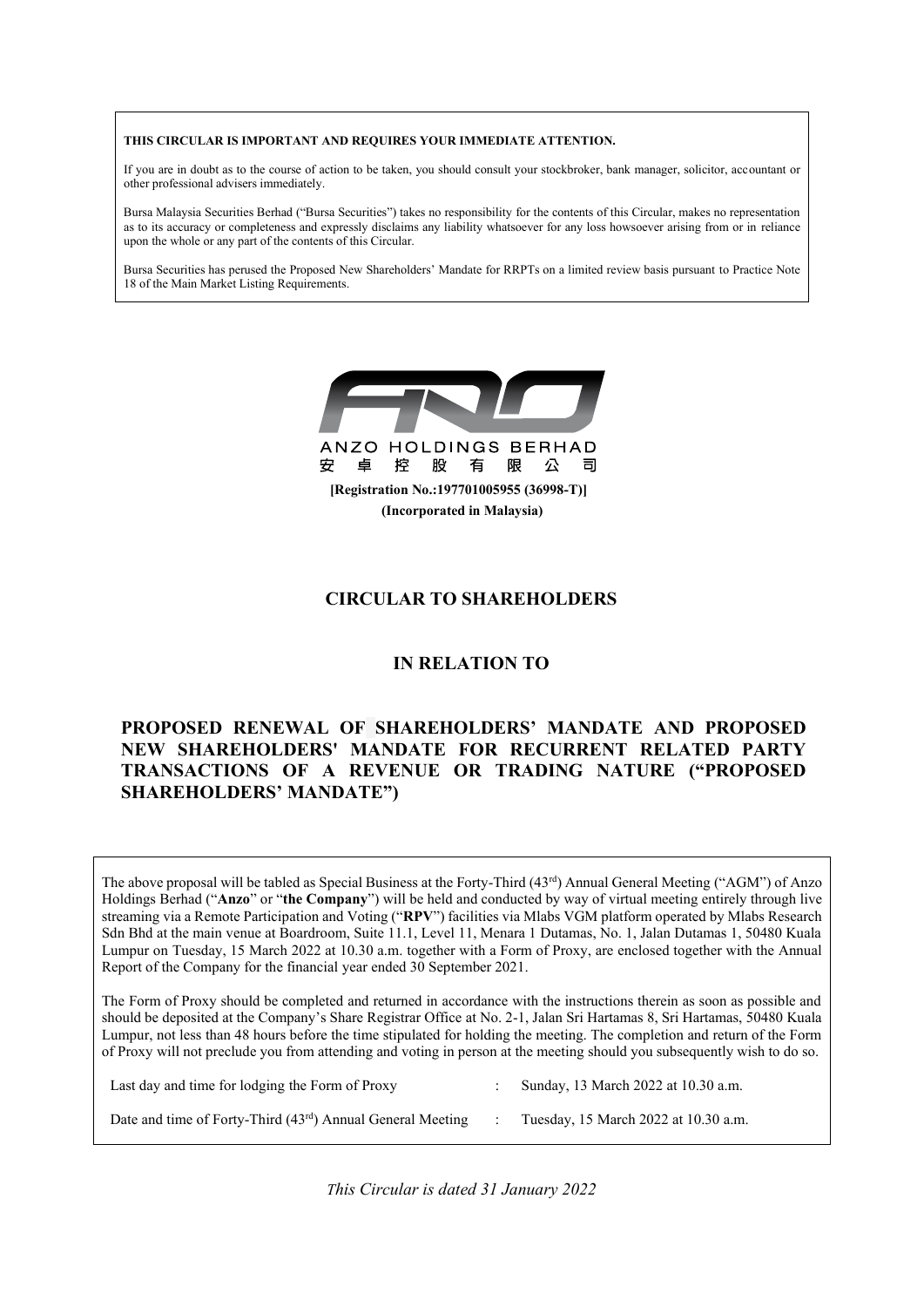## **DEFINITIONS**

For the purposes of this Circular, except where the context otherwise requires, the following definitions shall apply:

| "Act"                  | : The Companies Act, 2016 as amended from time to time, and<br>includes every statutory modification or any re-enactment thereof<br>for the time being in force                                                                                                                                                                                             |
|------------------------|-------------------------------------------------------------------------------------------------------------------------------------------------------------------------------------------------------------------------------------------------------------------------------------------------------------------------------------------------------------|
| "AGM"                  | : Annual General Meeting                                                                                                                                                                                                                                                                                                                                    |
| "Audit Committee"      | : The Audit Committee of Anzo                                                                                                                                                                                                                                                                                                                               |
| "Board"                | : The Board of Directors of Anzo                                                                                                                                                                                                                                                                                                                            |
| "Bursa Securities"     | : Bursa Malaysia Securities Berhad                                                                                                                                                                                                                                                                                                                          |
| "CDS"                  | : Central Depository System                                                                                                                                                                                                                                                                                                                                 |
| "Circular"             | : This circular to shareholders of Anzo dated 31 January 2022                                                                                                                                                                                                                                                                                               |
| "Director"             | : Shall have the same meaning given in Section $2(1)$ of the Capital<br>Markets and Services Act 2007 and includes any person who is or<br>was within the preceding $six(6)$ months of the date on which the<br>terms of the transaction were agreed upon, a director or a chief<br>executive of Anzo or any other company which is a subsidiary of<br>Anzo |
| "EPS"                  | : Earnings per Share                                                                                                                                                                                                                                                                                                                                        |
| "Icon Capital"         | : Icon Capital Solution Sdn Bhd                                                                                                                                                                                                                                                                                                                             |
| "KNSB"                 | : KL Northgate Sdn Bhd                                                                                                                                                                                                                                                                                                                                      |
| "LPD"                  | : 31 December 2021, being the latest practicable date prior to the<br>printing of this Circular                                                                                                                                                                                                                                                             |
| "Listing Requirements" | : Main Market Listing Requirements of Bursa Securities, including<br>any amendments made in respect thereof from time to time                                                                                                                                                                                                                               |
| "Major Shareholder(s)" | : Means a person who has an interest or interests in one or more voting<br>shares in a corporation and the number or aggregate number of those<br>shares, is:                                                                                                                                                                                               |
|                        | 10% or more of the total number of voting shares in the<br>(a)<br>corporation; or                                                                                                                                                                                                                                                                           |
|                        | 5% or more of the total number of voting shares in the<br>(b)<br>corporation where such person is the largest shareholder of<br>the corporation,                                                                                                                                                                                                            |
|                        | and includes any person who is or was within the preceding $six(6)$<br>months of the date on which the terms of the transaction were agreed<br>upon, a major shareholder of Anzo or any other company which is its<br>subsidiary or holding company                                                                                                         |

For the purpose of this definition, "interest in shares" has the meaning given in Section 8 of the Act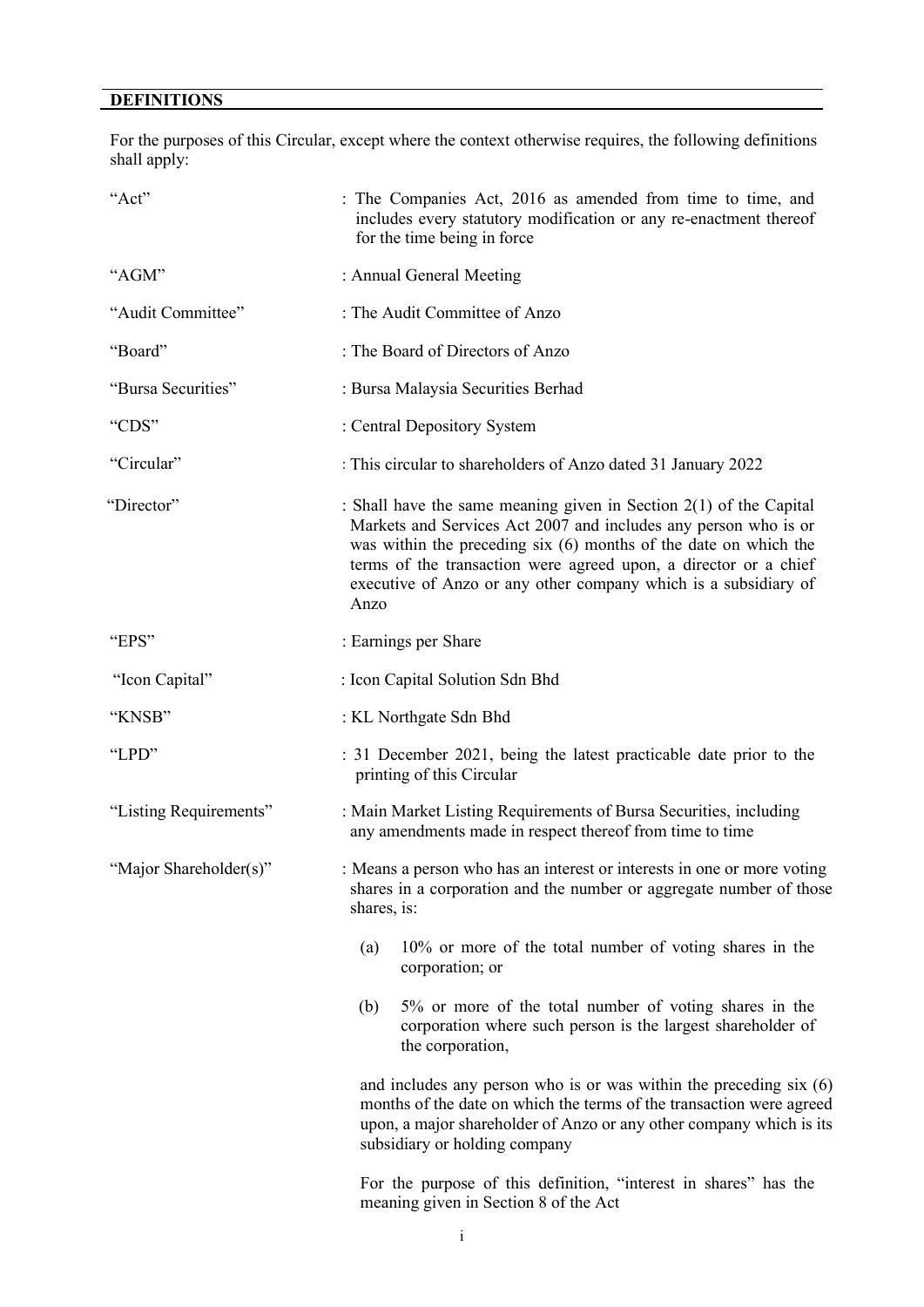### **DEFINITIONS (CONT'D)**

| "NA"                                | : Net assets attributable to ordinary equity holders of Anzo                                                                                                                                                                                                                         |
|-------------------------------------|--------------------------------------------------------------------------------------------------------------------------------------------------------------------------------------------------------------------------------------------------------------------------------------|
| "OEB"                               | : Oversea Enterprise Bhd                                                                                                                                                                                                                                                             |
| "OEB Group"                         | : Oversea Enterprise Bhd and its subsidiaries                                                                                                                                                                                                                                        |
| "Proposed Shareholders"<br>Mandate" | : Proposed Renewal of Shareholders' Mandate and Proposed New<br>Shareholders' Mandate for Anzo Group to enter into RRPTs of a<br>revenue or trading nature                                                                                                                           |
| "Related Party(ies)"                | : Director(s), major shareholder(s) or person(s) connected with such<br>$directory(s)$ or major shareholder(s) of Anzo                                                                                                                                                               |
| "RRPT $(s)$ "                       | : A transaction entered into by the Company or its subsidiaries which<br>involves the interest, direct or indirect, of a Related Party, which is<br>recurrent, of a revenue or trading nature and which is necessary for<br>day-to-day operations of the Company or its subsidiaries |
| "RM" and "Sen"                      | : Ringgit Malaysia and Sen, respectively                                                                                                                                                                                                                                             |
| "Sagajuta Group"                    | : Sagajuta (Sabah) Sdn Bhd and its subsidiaries                                                                                                                                                                                                                                      |
| "Shareholders"                      | : Shareholders of Anzo                                                                                                                                                                                                                                                               |
| "SC"                                | : Securities Commission Malaysia                                                                                                                                                                                                                                                     |
| "Substantial Shareholder(s)"        | : A person who has interest or interests in one or more voting Shares<br>in corporation and the number or aggregate number of those shares,<br>is not less than 5% of the total number of voting shares in the<br>corporation.                                                       |
| "Anzo" or "the Company"             | : Anzo Holdings Berhad "Anzo                                                                                                                                                                                                                                                         |
| Group" or "the Group"               | : Anzo and its subsidiaries                                                                                                                                                                                                                                                          |
| "Anzo Share(s)" or "Share(s)        | : Ordinary Shares of Anzo                                                                                                                                                                                                                                                            |
| "2021 Annual Report"                | : Annual Report of Anzo issued for the financial year ended 30<br>September 2021                                                                                                                                                                                                     |

Words incorporating the singular shall, where applicable, include the plural and vice versa and words incorporating the masculine gender shall, where applicable, include the feminine and neuter genders and vice versa. Reference to persons shall include a corporation, unless otherwise specified.

Any reference in this Circular to any enactment is a reference to that enactment as for the time being amended or re-enacted. Any reference to a time of a day in this Circular shall be a reference to Malaysian time, unless otherwise specified.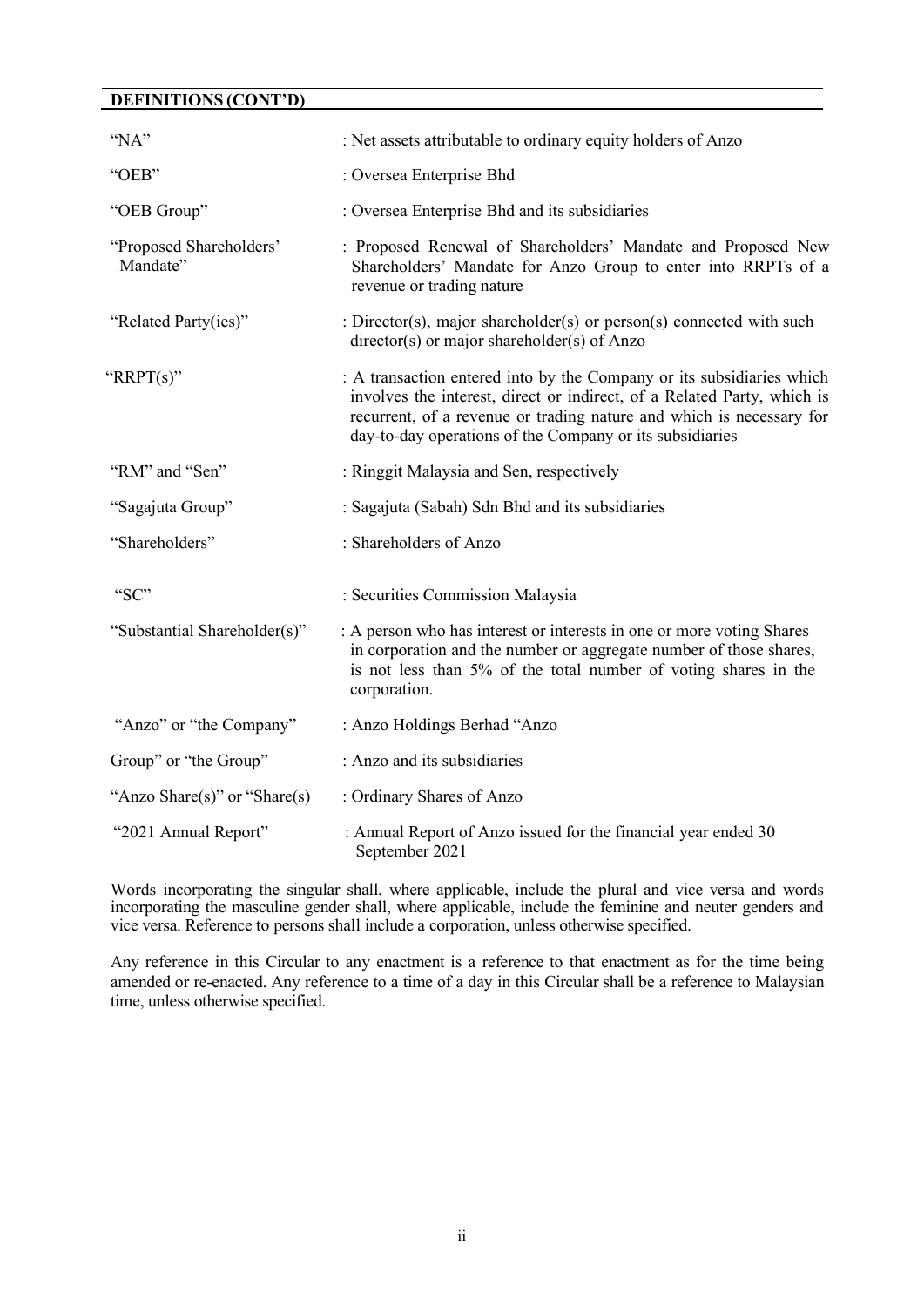## **TABLE OF CONTENTS**

|                                  | LETTER TO THE SHAREHOLDERS CONTAINING:           | <b>PAGE</b>                 |
|----------------------------------|--------------------------------------------------|-----------------------------|
| $\mathbf{1}$                     | <b>INTRODUCTION</b>                              | 1                           |
| 2.                               | DETAILS OF THE PROPOSED SHAREHOLDERS' MANDATE    | $\mathcal{D}_{\mathcal{L}}$ |
| 3 <sub>1</sub>                   | RATIONALE FOR THE PROPOSED SHAREHOLDERS' MANDATE | 9                           |
| $4_{\cdot}$                      | EFFECTS OF THE PROPOSED SHAREHOLDERS' MANDATE    | 9                           |
| 5 <sub>1</sub>                   | INTERESTED DIRECTORS/ MAJOR SHAREHOLDERS         | 10                          |
| 6.                               | <b>APPROVALS REQUIRED</b>                        | 10                          |
| $7_{\scriptscriptstyle{\ddots}}$ | DIRECTORS' RECOMMENDATION                        | 10                          |
| 8                                | ANNUAL GENERAL MEETING                           | 11                          |
| 9.                               | <b>FURTHER INFORMATION</b>                       | 11                          |
|                                  | <b>APPENDIX I</b>                                | 12                          |

## THE REST OF THIS PAGE IS INTENTIONALLY LEFT BLANK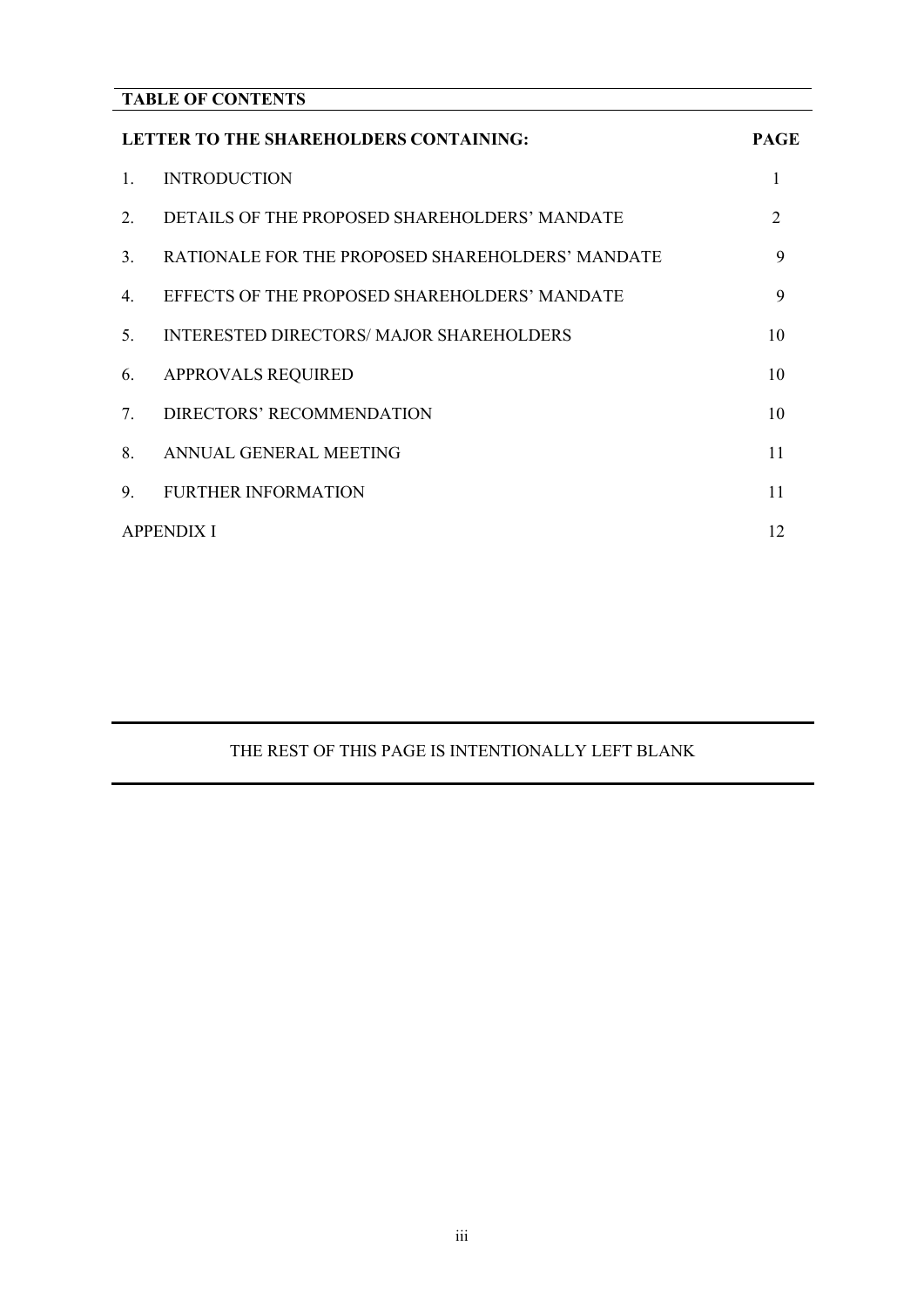

**(Incorporated in Malaysia)**

### **Registered Office:**

Level 5, Block B Dataran PHB Saujana Resort, Section U2 40150 Shah Alam Selangor

31 January 2022

### **Board of Directors:**

Dato' Seri Abdul Azim Bin Mohd Zabidi *(Independent Non-Executive Chairman)* Datuk Chai Woon Chet *(Managing Director)* Chong Khing Chung *(Independent Non-Executive Director)* Low Poh Seong *(Independent Non-Executive Director)* 

### **To: The Shareholders of Anzo Holdings Berhad**

**Dear Sirs,**

### **PROPOSED SHAREHOLDERS' MANDATE**

### **1. INTRODUCTION**

At the AGM of the Company held on 9 March 2021, the Company sought and obtained from its shareholders the general mandate for Anzo Group to enter into RRPTs of a revenue or trading nature in the ordinary course of business based on commercial terms which are not more favorable to the Related Parties than those generally available to the public and which are necessary for Anzo Group's day to day operations. The aforesaid mandate shall, in accordance with the Listing Requirements, lapse at the conclusion of the forthcoming Forty-Third (43<sup>rd</sup>) AGM of the Company unless authority for its renewal is obtained from the Shareholders.

On 27 January 2022, the Board of Directors of Anzo announced that the Company has proposed to seek its shareholders' approval for the renewal of the existing shareholders' mandate and new shareholders' mandate for RRPTs pursuant to Paragraph 10.09 of the Listing Requirements.

The purpose of this Circular is to provide you with the relevant information of the Proposed Shareholders' Mandate and to seek your approval on the resolution pertaining to the Proposed Shareholders' Mandate to be tabled at the forthcoming AGM, which will be held and conducted by way of virtual meeting entirely through live streaming via a Remote Participation and Voting ("RPV") facilities via Mlabs VGM platform operated by Mlabs Research Sdn Bhd at the main venue at Boardroom, Suite 11.1, Level 11, Menara 1 Dutamas, No. 1, Jalan Dutamas 1, 50480 Kuala Lumpur on Tuesday, 15 March 2022 at 10.30 a.m. The notice of the AGM together with the Form of Proxy is enclosed in the Annual Report 2021 of the Company for the financial year ended 30 September 2021.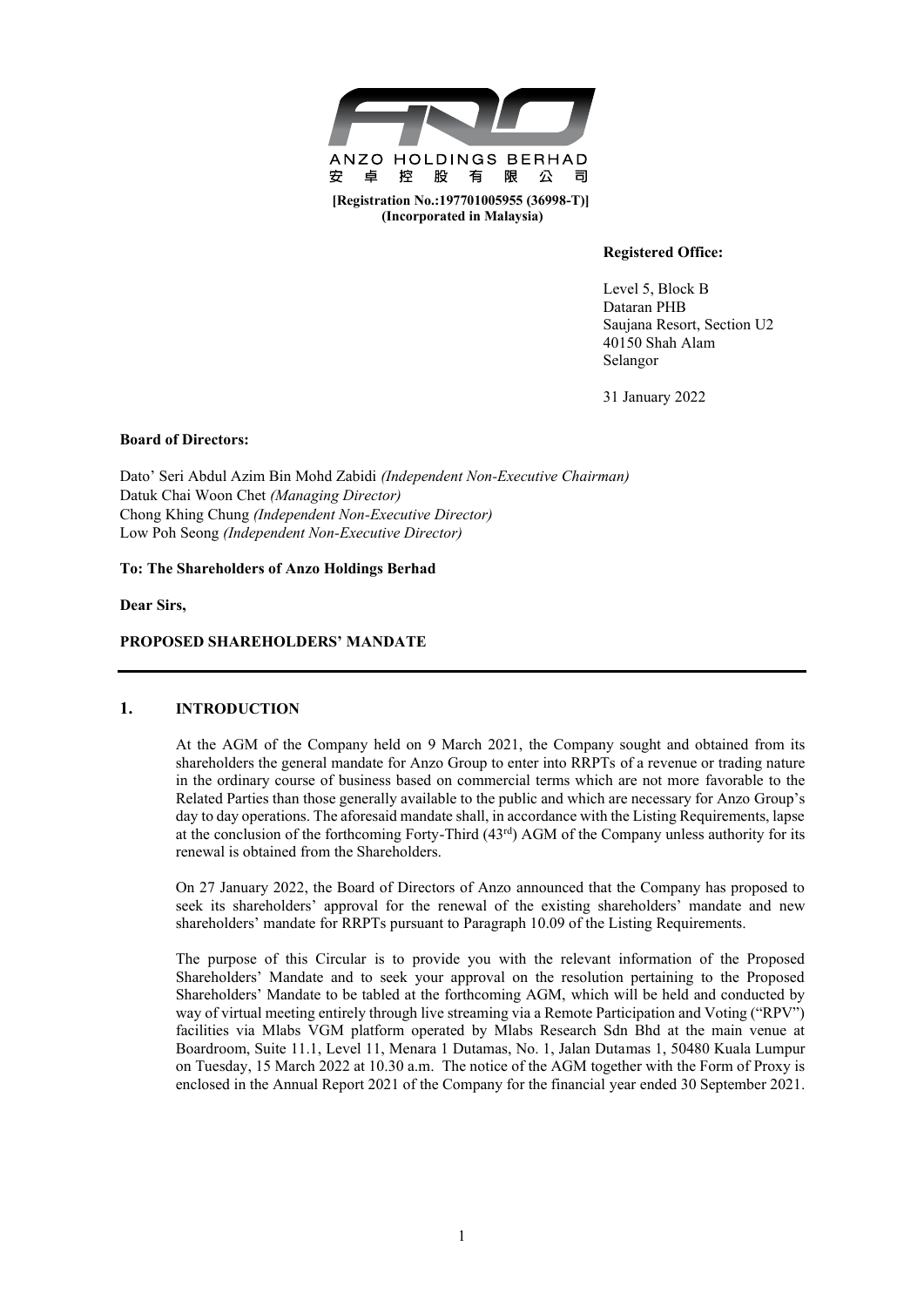**SHAREHOLDERS OF ANZO ARE ADVISED TO READ AND CONSIDER THE CONTENTS OF THIS CIRCULAR CAREFULLY BEFORE VOTING ON THE RESOLUTION PERTAINING TO THE PROPOSED SHAREHOLDERS' MANDATE AT THE FORTHCOMING AGM.**

### **2. DETAILS OF THE PROPOSED SHAREHOLDERS' MANDATE**

Pursuant to Paragraph 10.09(2) of the Listing Requirements, a listed issuer may seek a mandate from its shareholders in respect of RRPTs subject to the following:

- (a) the transactions are in the ordinary course of business and are on terms not more favorable to the Related Party than those generally available to the public;
- (b) the shareholders' mandate is subject to annual renewal and disclosure is made in the annual report of the aggregate value of the transactions conducted pursuant to the shareholders' mandate during the financial year where the aggregate value is equal to or more than the threshold below in relation to a listed issuer with a total issued share capital of RM60.0 million and above:
	- (i) the consideration, value of the assets, capital outlay or costs of the RRPT is RM1.0 million or more; or
	- (ii) the percentage ratio of such RRPT is 1% or more,

whichever is the higher.

- (c) the listed issuers' circular to shareholders for the shareholder mandate includes the information as may be prescribed by Bursa Securities. The draft circular must be submitted to Bursa Securities together with a checklist showing compliance with such information;
- (d) in a meeting to obtain shareholders' mandate, the interested directors, interested major shareholders or interested person connected with a director or major shareholder; and where it involves the interest of an interested person connected with a director or major shareholder, such directors or major shareholder, must not vote on the resolution to approve the RRPT. An interested director or interested major shareholder must ensure that persons connected with him abstain from voting on the resolution approving the RRPT; and
- (e) the listed issuer immediately announces to Bursa Securities when the actual value of a RRPT entered into by the listed issuer, exceeds the estimated value of the RRPT disclosed in the circular by 10% or more and must include the information as may be prescribed by Bursa Securities in its announcement.

### **2.1 Principal Activities of Anzo Group**

The principal activity of Anzo is investment holding while its subsidiary companies are mainly involved in construction business, timber services and trading of metal scraps and building materials and other related products. The details of Anzo's subsidiaries as well as their principal activities as at the LPD are set out in the table below: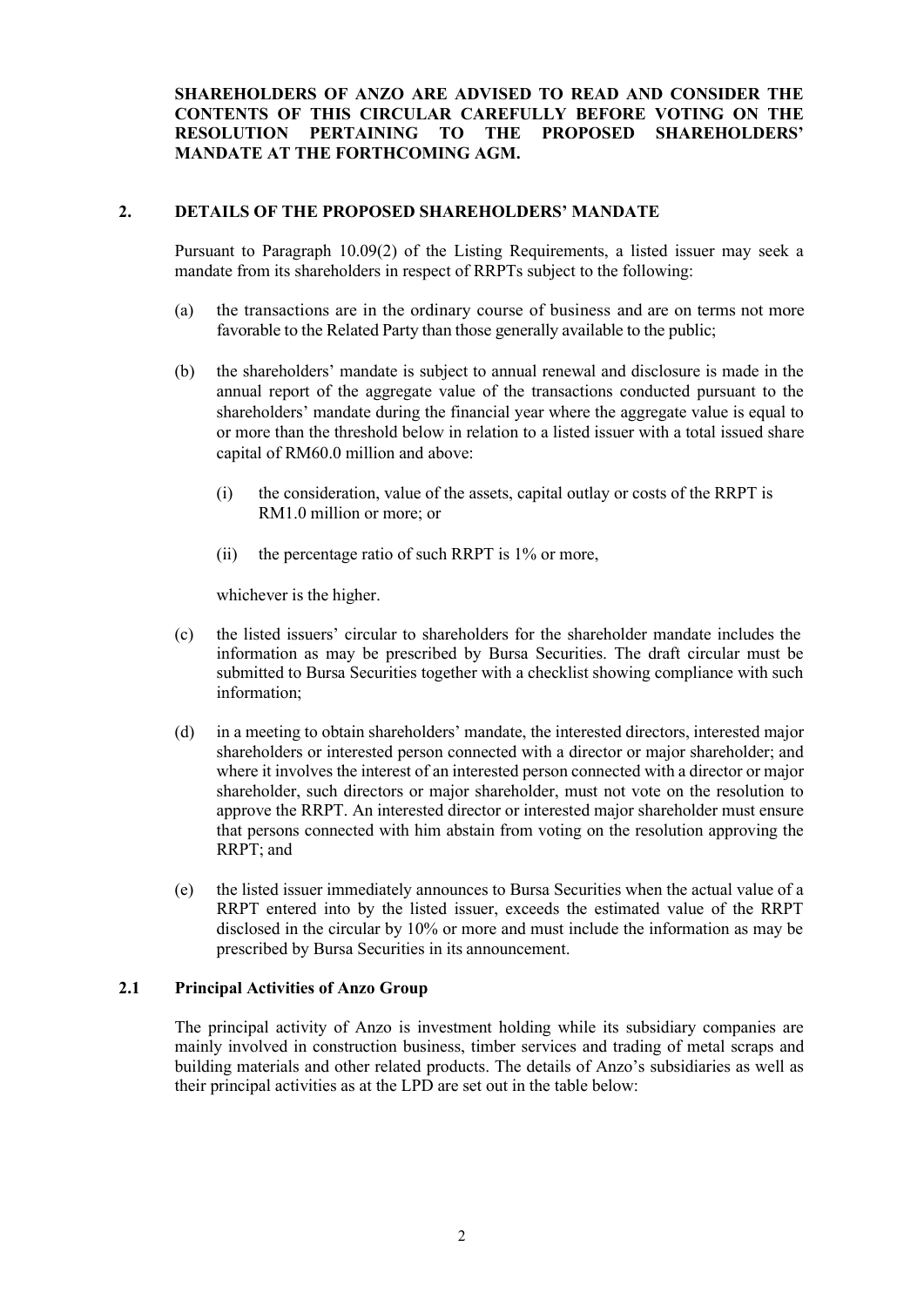| Name of company                                                        | <b>Effective</b><br>equity<br>interest $(\% )$ | <b>Principal Activities</b>                          |
|------------------------------------------------------------------------|------------------------------------------------|------------------------------------------------------|
| Anzo Trading Sdn Bhd                                                   | 100                                            | Trading of various merchandise                       |
| Harvest Lumber Sdn Bhd                                                 | 100                                            | Provision of timber processing<br>services           |
| Quantum Pro Sdn Bhd                                                    | 100                                            | Timber kiln drying                                   |
| Anzo Properties Sdn Bhd                                                | 100                                            | Property development                                 |
| <b>Anzo Construction Sdn Bhd</b>                                       | 100                                            | Construction                                         |
| Anzo Capital Sdn Bhd<br>(formerly known as Anzo)<br>Marketing Sdn Bhd) | 100                                            | Management consultancy services and<br>money lending |

Due to the diversity of Anzo Group, it is anticipated that Anzo Group would, in the normal course of business, continue to enter into transactions with the Related Parties, details of which are set out in Section 2.4 below. It is likely that such transactions will occur with some degree of frequency and could arise at any time.

The Board proposes to seek the shareholders' approval for the Proposed Shareholders' Mandate for the Anzo Group to enter into transactions in the normal course of business within the classes of Related Parties set out in Section 2.4 below, provided such transactions are entered into at arm's length and on normal commercial terms which are not more favorable to the Related Parties than those generally available to the public and are not detrimental to the minority shareholders. Such mandate will enable the Group to enter into the RRPTs without the necessity, in most instances, to make the otherwise announcement or to convene meetings in order to procure specific prior approval of its shareholders. The RRPTs will also be subject to the review procedures set out in Section 2.6 below.

### **2.2 Categories of RRPTs**

The types of RRPTs to be covered by the Proposed Shareholders' Mandate relate principally to the supply of materials, leasing facilities, provision of construction and management and consultancy services in the ordinary course of the Anzo Group's businesses such as construction, property development, manufacturing and timber related services ("Anzo Group's businesses").

### (a) Construction and Project Management Services

In the course of the Anzo Group's businesses, it is anticipated that transactions with Related Parties under this category will include:

The provision by companies in the Anzo Group to, or receipt from Related Parties of, construction contracts, project management, management and construction services, and/or project development, including property management services, marketing services and other related management services.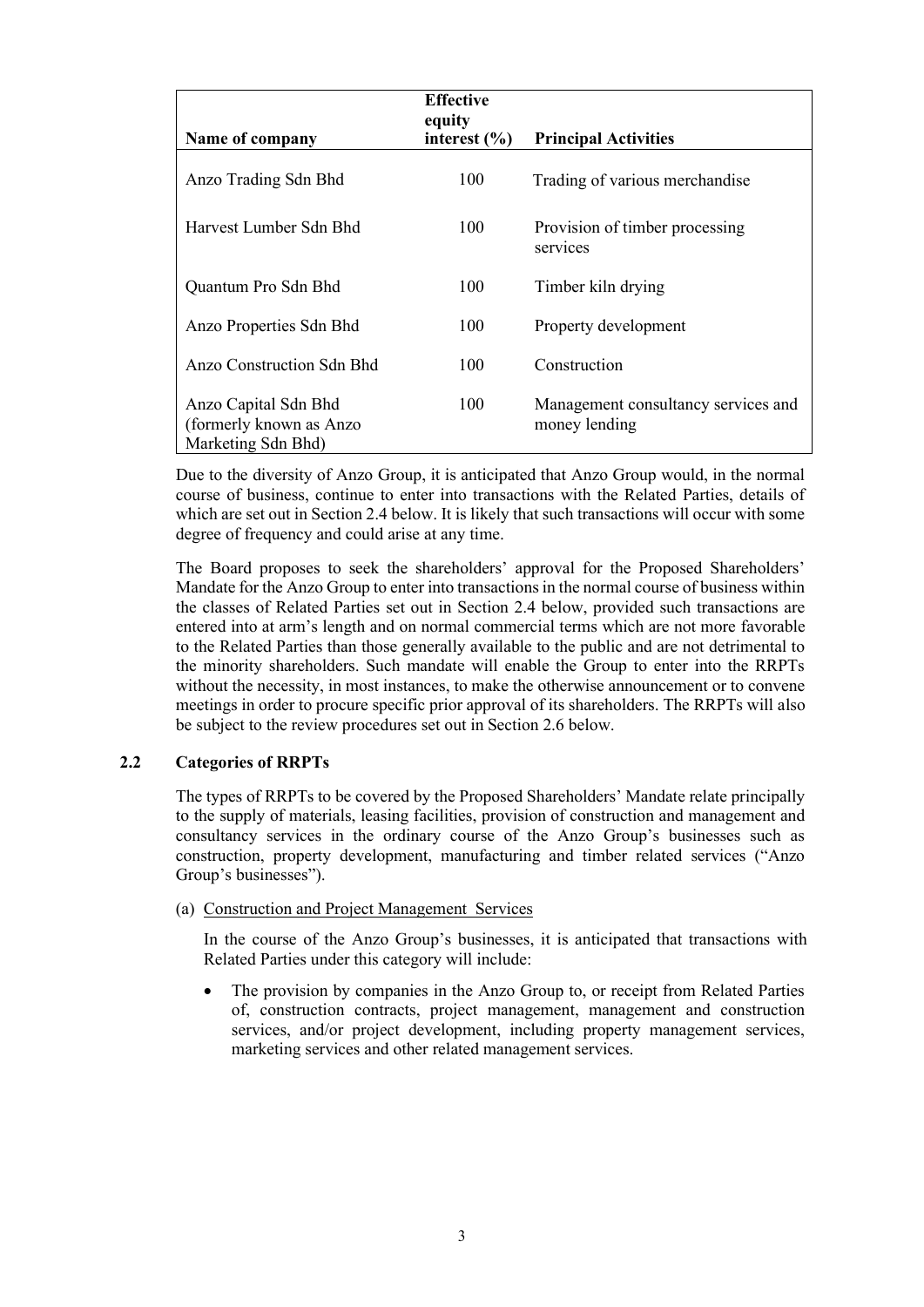(b) Supply of Construction and Building Materials

In the course of Anzo Group's businesses, Anzo Group may enter into RRPTs to supply construction and building materials, and such other materials which are necessary for its day-to-day operation that may be carried out with Related Parties under this category include:

- The supply of construction and building materials and provision of construction services by Anzo Group to Related Parties; and
- the purchase from, or sale to, and/or rental of equipment and machinery and/or materials by companies in Anzo Group to, or from, Related Parties for on-sale or for use in the construction businesses or property development activities of the Group or, as the case may be, the Related Parties.

### (c) Leasing Facilities

In the course of the Anzo Group's business, it is anticipated that transactions with Related Parties under this category will include obtaining leasing facilities from Related Parties.

### **2.3 Validity Period of the Proposed Shareholders' Mandate**

The Proposed Shareholders' Mandate is subject to annual renewal. In this respect, any authority conferred by the Proposed Shareholders' Mandate, if approved by the shareholders, shall take effect from the passing of the ordinary resolution proposed at the forthcoming AGM and shall continue to be in force until:

- (a) the conclusion of the next AGM of Anzo following the general meeting at which such mandate was passed, at which time it will lapse, unless by a resolution passed at the general meeting, the mandate is renewed;
- (b) the expiration of the period within which the next AGM of the Company after the date is required to be held pursuant to Section 340(2) of the Act (but shall not extend to such extension as may be allowed pursuant to Section 340(4) of the Act); or
- (c) revoked or varied by resolution passed by the shareholders in general meeting,

whichever is earlier.

Thereafter, approval from shareholders will be sought for the renewal of the Proposed Shareholders' Mandate.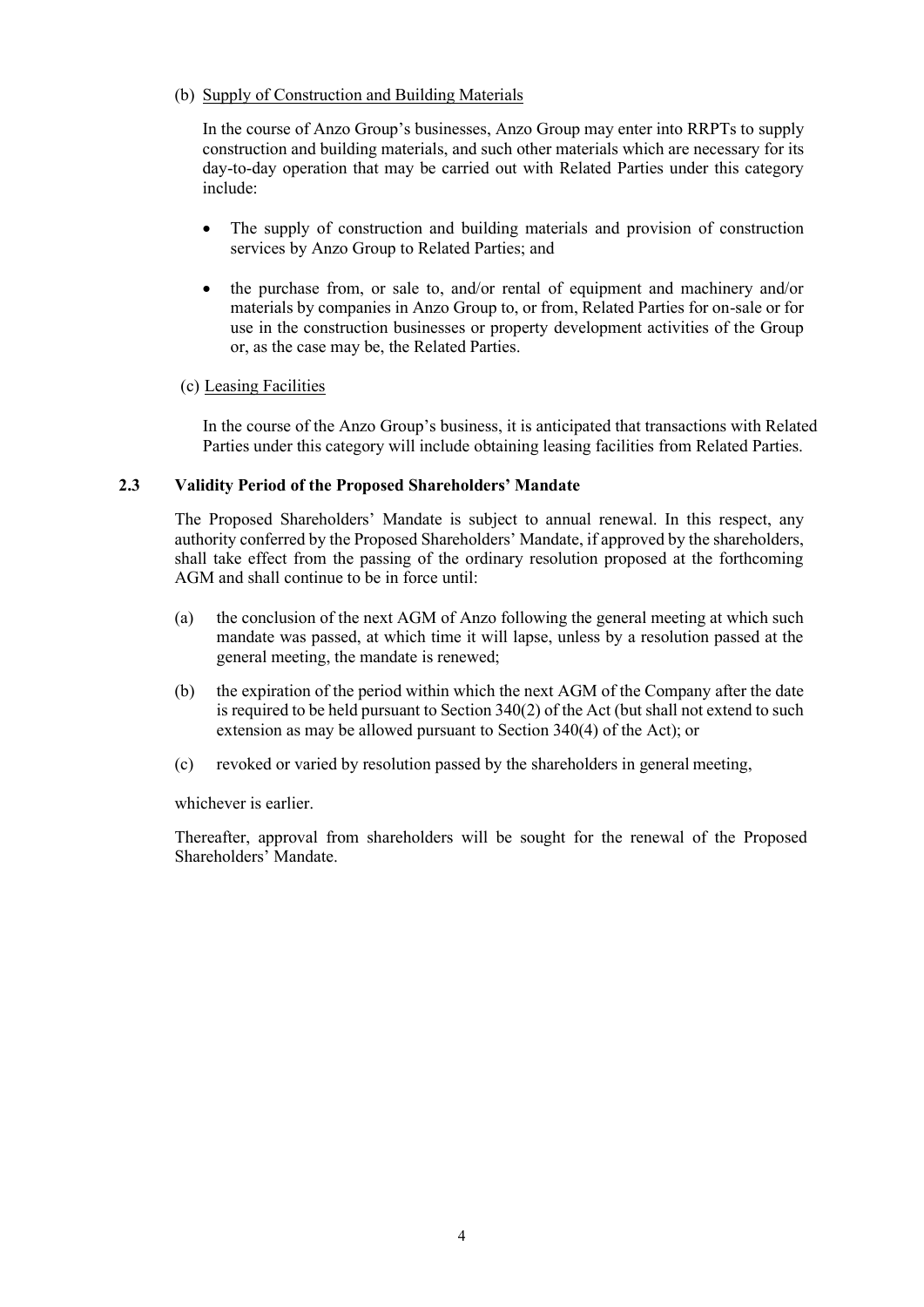### **2.4 Classes of Related Parties and Nature of RRPTs 2.4 Classes of Related Parties and Nature of RRPTs**

The Proposed Shareholders' Mandate will apply to the transaction with the following The Proposed Shareholders' Mandate will apply to the transaction with the following Company: Company:

A. Proposed Renewal of Shareholders' Mandate A. Proposed Renewal of Shareholders' Mandate

| <b>Related</b><br>Party & Its<br>Principal<br><b>Activities</b> | <b>Anzo Group</b><br>Transacting<br>Party | <b>Nature of</b><br><b>Transaction</b><br>with Anzo<br>Group                                                                                                                                                             | <b>Estimated</b><br>aggregate value of<br>transaction for the<br>period from the<br>forthcoming AGM<br>to the next AGM *          | <b>Actual value</b><br>transacted<br>(from date of<br>AGM on 9<br>March 2021 to<br>the LPD) | <b>Nature of</b><br>relationship<br>between Anzo<br>Group and the<br><b>Related Party</b>                                                                                                                    |
|-----------------------------------------------------------------|-------------------------------------------|--------------------------------------------------------------------------------------------------------------------------------------------------------------------------------------------------------------------------|-----------------------------------------------------------------------------------------------------------------------------------|---------------------------------------------------------------------------------------------|--------------------------------------------------------------------------------------------------------------------------------------------------------------------------------------------------------------|
| <b>OEB</b><br>Group                                             | Anzo Group                                | Provision<br>construction<br>work<br>OEB Group.<br>Provision<br>of<br>management<br>and<br>development,<br>property<br>development to OEB<br>Group.<br>Supply of construction<br>and building materials<br>to OEB Group. | of May exceed 5% of the NIL<br>topercentage<br>ratio<br>pursuant to Paragraph<br>10.02 of the Listing<br>project Requirements $#$ |                                                                                             | Datuk Chai Woon<br>is<br>Chet<br>the<br>Executive<br>Director<br>and<br>major shareholder<br>of<br><b>OEB</b><br>with<br>shareholdings<br>- of<br>39.98%. He is also<br>Managing<br>the<br>Director of Anzo. |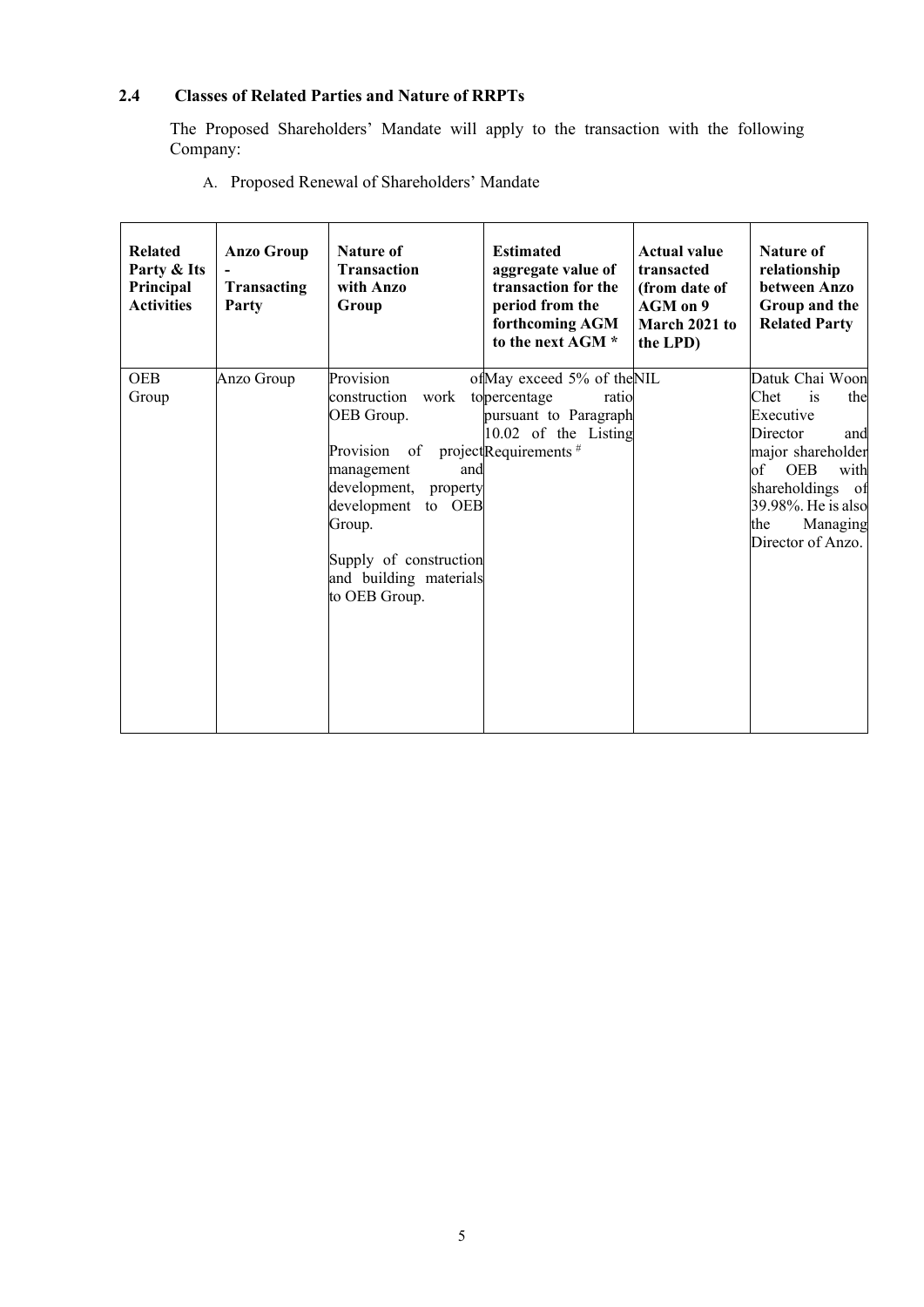# B. Proposed New Shareholders' Mandate B. Proposed New Shareholders' Mandate B. Proposed New Shareholders' Mandate

| <b>Related</b><br>Party & Its<br>Principal<br><b>Activities</b>                                                                                                                                                             | <b>Anzo Group</b><br>Transacting<br>Party | <b>Nature of</b><br><b>Transaction with</b><br><b>Anzo Group</b> | Estimated aggregate   Actual value<br>value of transaction<br>for the period from<br>the forthcoming<br><b>AGM</b> to the next<br>AGM * | transacted<br>(from date of<br>AGM on 9<br>March 2021 to<br>the LPD) | <b>Nature of</b><br>relationship<br>between Anzo<br>Group and the<br><b>Related Party</b>                                                                                                                       |
|-----------------------------------------------------------------------------------------------------------------------------------------------------------------------------------------------------------------------------|-------------------------------------------|------------------------------------------------------------------|-----------------------------------------------------------------------------------------------------------------------------------------|----------------------------------------------------------------------|-----------------------------------------------------------------------------------------------------------------------------------------------------------------------------------------------------------------|
| Icon Capital<br>(Icon<br>is<br>Capital<br>principally<br>involved in<br>money<br>lending<br>business, it<br>hire<br>has<br>purchase<br>license<br>$\mathsf{to}$<br>provide<br>leasing<br>facilities to<br>the<br>borrowers) | Anzo Group                                | Obtaining<br>facilities **                                       | leasing May exceed 5% of the RM450,000.00<br>percentage<br>ratio<br>pursuant to Paragraph<br>10.02 of the Listing<br>Requirements $#$   |                                                                      | Datuk<br>Chai<br>Woon<br>Chet's<br>sister, Ms Chai<br>Woon Yun is the<br>Director<br>sole<br>and shareholder<br>of Icon Capital.<br>Datuk<br>Chai<br>Woon Chet is<br>Managing<br>the<br>Director<br>of<br>Anzo. |

# *Notes: Notes:*

*Notes: \*The estimated values are calculated based on the historical data and best estimates by the The estimated values are calculated based on the historical data and best estimates by the management. Accordingly, the actual value of the transaction may vary from the estimated value disclosed above and subject to changes. disclosed above and subject to changes. management. Accordingly, the actual value of the transaction may vary from the estimated value \*The estimated values are calculated based on the historical data and best estimates by the*  management. Accordingly, the actual value of the transaction may vary from the estimated value **by** 

**#** *The estimated value of transactions cannot be determined as these are anticipatory contracts. It is dependent on the particular requirements of the project and the transactions are on project to basis. dependent on the particular requirements of the project and the transactions are on project to basis.* **#** *The estimated value of transactions cannot be determined as these are anticipatory contracts. It is*  # The estimated value of transactions cannot be determined as these are anticipatory contracts. It is

\*\* lease facilities including obtaining hire purchase facilities and loans from Icon Capital.

# **2.5 Amount Due and Owing Under Recurrent Related Party Transactions 2.5 Amount Due and Owing Under Recurrent Related Party Transactions**

As at 31 December 2021, the amount due and owing to the Anzo Group by the following party under RRPTs which is exceeded the credit terms are as follows: party under RRPTs which is exceeded the credit terms are as follows: As at 31 December 2021, the amount due and owing to the Anzo Group by the following

| <b>Company Name</b>           | <b>Credit Terms</b>                        | <b>Amount (RM)</b> |
|-------------------------------|--------------------------------------------|--------------------|
| Sagajuta Group <sup>(1)</sup> | A period of more than three $(3)$<br>years | $313,701^{(2)}$    |
| $KNSB$ <sup>(3)</sup>         | A period of more than three<br>$(3)$ years | $1,834,655^{(4)}$  |

*Note: Note: f This reference from the general mandate obtained from the shareholders at the shareholders at the AGM of the AGM of the Shareholders* at the  $\frac{1}{2}$ 

*(1) This refer to the general mandate obtained from the shareholders at the AGM of the*  Company held on 27 June 2012 for the RRPTs entered with Sagajuta Group of which *(1)* This refer to the general mandate obtained from the shareholders at the AGM of the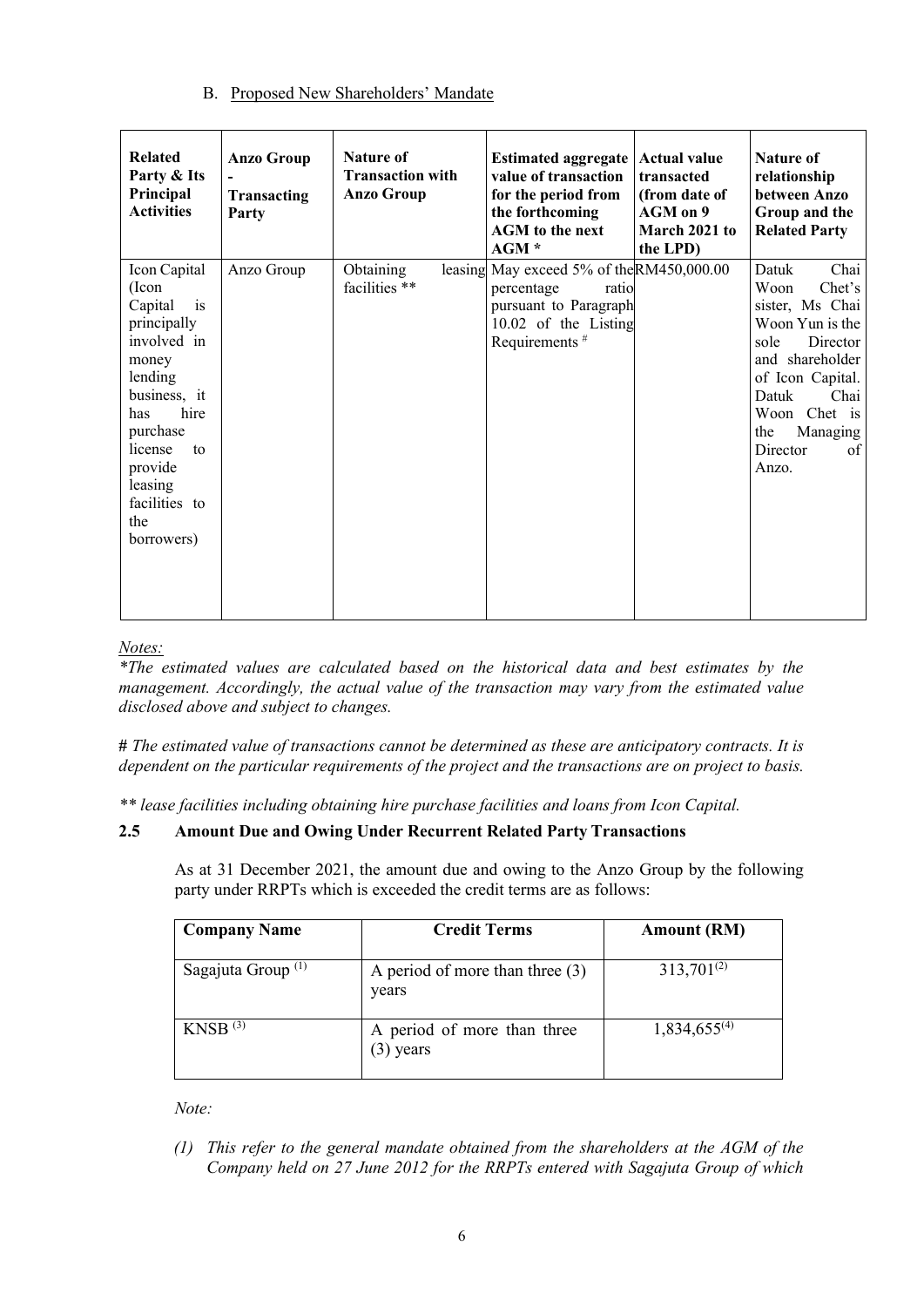Datuk Raymond Chan Boon Siew, the former Chief Executive Officer of the Company Datak Raymond Chan Boon Stew, the former Chief Executive Officer of the Company<br>who has resigned on 22 May 2015, was deemed as Interested Directors and Interest *Major Shareholders for the said RRPTs. Major Shareholders for the said RRPTs. Major Shareholders for the said RRPTs. Major Shareholders for the said RRPTs.*

- (2) The Company had made full impairment loss provision for the remaining outstanding The Company had made full impulsment toss provision for the remaining outstanding<br>sum due to product quality dispute issues and the financial distress of Sagajuta Group. sum and to product quality aspite issues and the Full impairment loss was provided in FY 2015.
- (3) This refer to the general mandate obtained from the shareholders at the AGM of the Company held on 27 August 2017 for the RRPTs entered with KNSB of which Datuk Chai Woon Chet, the former Executive Director and major shareholder of KNSB was deemed as Interested Directors and Interest Major Shareholders for the said RRPTs.
- (4) This represents refundable deposits from leasing of property which has not been *materialized. materialized. materialized. materialized.*

There were no interest and late payment charges imposed by Anzo Group on the overdue trade receivable from Sagajuta Group as it was trade in nature.

There were no interest and late payment charges imposed by Anzo Group on the overdue receivable KNSB as it was a refundable deposit. The Board of Directors is of the opinion that there will be no recoverability issue on the remaining balances from KNSB as the Company has continuously follow up on the debts to ensure repayments from KNSB.

## 2.6 Review Methods or Procedures for the Recurrent Related Party Transactions

Anzo Group has established various methods and procedures to ensure the RRPTs are undertaken on arms' length and on normal commercial terms, which are consistent with Anzo Group's usual business practices and policies, on terms which are not more favorable to the Related Parties than those extended to the public and are not detrimental to the minority shareholders. shareholders. shareholders. shareholders.

The review and disclosure procedures are as follows: The review and disclosure procedures are as follows: The review and disclosure procedures are as follows: The review and disclosure procedures are as follows:

- ( $i$ ) the Related Parties, interested Directors and persons connected will be advised that  $i$ they are subject to the shareholder's mandate and will also be advised of the review<br>and disclosure precedures: and disclosure procedures; and disclosure procedures; and disclosure procedures; and disclosure procedures; (i) the Related Parties, interested Directors and persons connected will be advised that
- determined at arms' length on a customer/supplier relationship basis at mutually agreed rates after due consideration of benefits to be derived from the transaction, under similar commercial terms for transactions with unrelated third parties, which depend similar commercial terms for transactions with unrelated third parties, which depend on demand and supply, quality, level of service and other related factors; (ii) The transaction prices, terms and conditions which are market driven are to be
- for sharing or provision of some services or on a negotiated basis where both parties for sharing or provision of some services or on a negotiated basis where both parties would contract on terms which are mutually acceptable and beneficial; (iii) Some transactions may be on a cost recovery basis, being recovery of part of the costs
- undertaken on an arm's length basis and on normal commercial terms. Where practicable and feasible, quotation and/or tenders will be obtained from at least two (2) other contemporaneous transactions with unrelated third parties for similar products/services and/or quantities will be used as comparison, wherever possible, to determine whether the price and terms offered to/by the Related Parties are fair and reasonable and comparable to those offered to/by other unrelated third parties for the same or substantially similar type of products/services and/or quantities. Where it is impractical or impossible for quotes and/or tenders to be obtained from unrelated parties, or where there has not been any similar or substantially similar transactions between Anzo Group and unrelated third parties, the terms of the transactions for the products or services will be in accordance with applicable industry norms, prevailing commercial rates and at rates not more favorable to the Related Parties than those commercial rates and at rates not more rayorable to the Related Parties than those generally available to the public and not detrimental to the Anzo Group; (iv) The management of the Anzo Group are cognisant that, all RRPTs are required to be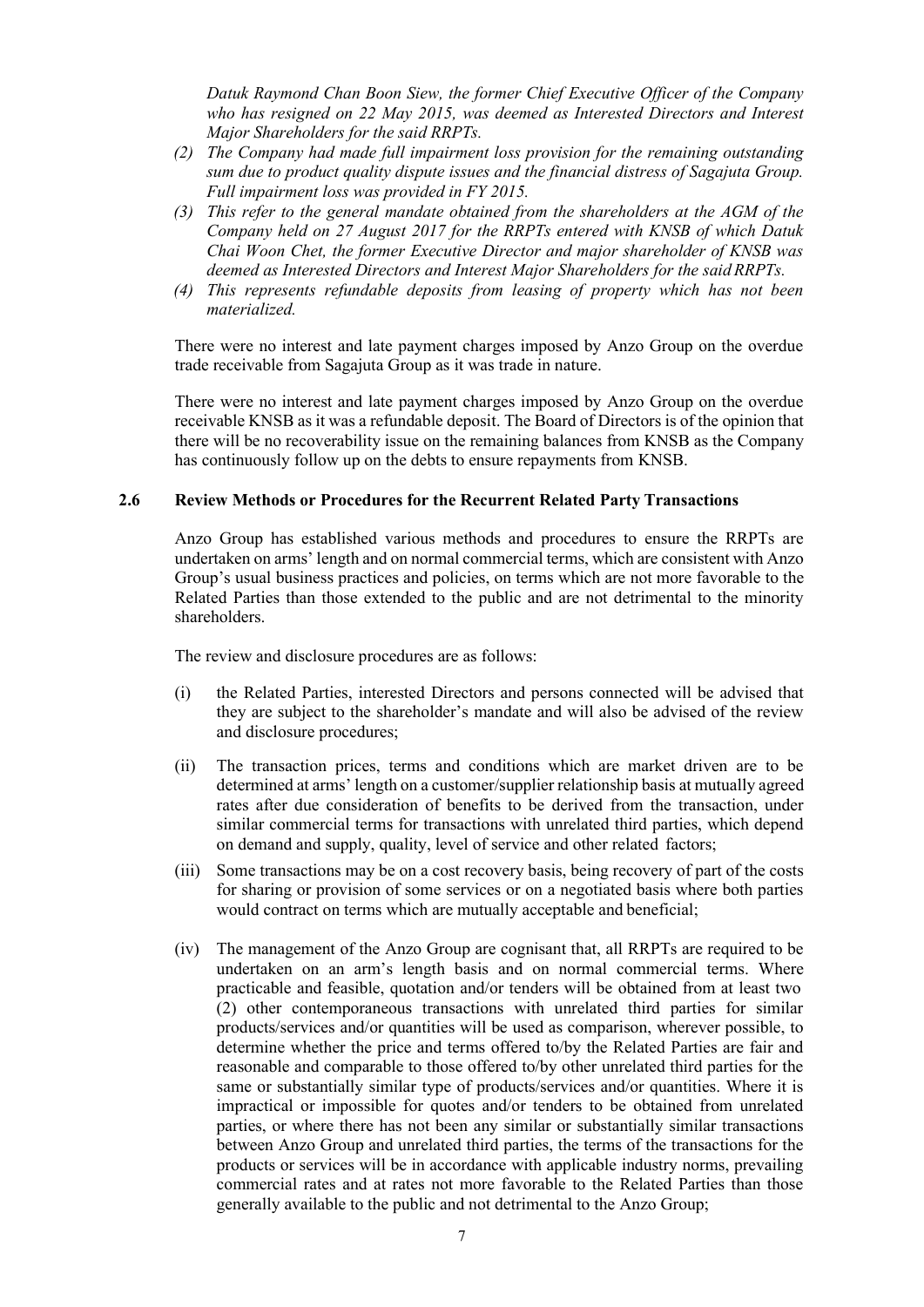- (v) Where RRPT is one with a value equal to or in excess of RM1.0 million, it will be reviewed and approved by majority of Directors of the Company who have no interest in the transaction. Where the RRPT is one with a value below RM1.0 million, it will be reviewed and approved by the Group Managing Director or Executive Director or Chief Executive Officer of the Company;
- (vi) Records will be maintained by the respective companies to capture all RRPTs which are entered pursuant to the shareholders' mandate;
- (vii) The annual internal audit plan shall incorporate a review of all RRPTs entered into pursuant to the shareholders' mandate to ensure that relevant approvals are obtained and the procedures in respect of such transactions are adhered to;
- (viii) The Board and Audit Committee shall review the internal audit reports to ascertain that the guidelines and procedures to monitor RRPTs have been complied with; and
- (ix) The Board shall have overall responsibility for the determination of the review procedures. If a member of the Board and Audit Committee has an interest in the transaction to be reviewed by the Board and Audit Committee, as the case may be, he will abstain from any decision making by the Board or Audit Committee in respect of the said transaction.

### **2.7 Statement by Audit Committee**

The Audit Committee has the overall responsibility of determining whether the procedures for reviewing all RRPTs are appropriate. The Audit Committee will review and ascertain at least once a year whether the procedures established to monitor RRPTs have been complied with. If it is determined that the procedures stated in Section 2.6 are inadequate to ensure that (i) the RRPTs will be conducted at arms' length and on normal commercial terms and (ii) such transactions are not prejudicial to the interest of the shareholders, the Company will obtain a fresh shareholders' mandate based on the new procedures.

The Audit Committee will also have the discretion to request for limits to be imposed or for additional procedures to be followed if it considers such requests to be appropriate. In that event, such limits or procedures may be implemented without the approval of shareholders, provided that they are more stringent than the existing limits or procedures.

The Audit Committee of the Company will see and review the procedures set out in Section 2.6 above and is of the view that Anzo has in place adequate procedures and processes to

monitor, track and identify RRPT(s) in a timely and orderly manner and is of the opinion that review procedures are satisfactory and the RRPTs will be carried out at arms' length and in accordance with Anzo Group's normal commercial terms, and hence, will not be prejudicial to the shareholders or disadvantageous to Anzo and not more favourable to the Related Parties than those generally available to the public and not detrimental to minority shareholders of Anzo. The review of these procedures and processes is carried out at least once a year or when deemed necessary by the Audit Committee.

### **2.8 Disclosure of Recurrent Related Party Transactions**

Disclosure will be made in the annual report of the Company in accordance with Paragraph 3.1.5 of Practice Note 12 of the Listing Requirements, which requires a breakdown of the aggregate value of the RRPTs entered into during the financial year based on the following information:

- (a) the type of the RRPTs made; and
- (b) the names of the Related Parties involved in each type of the RRPTs made and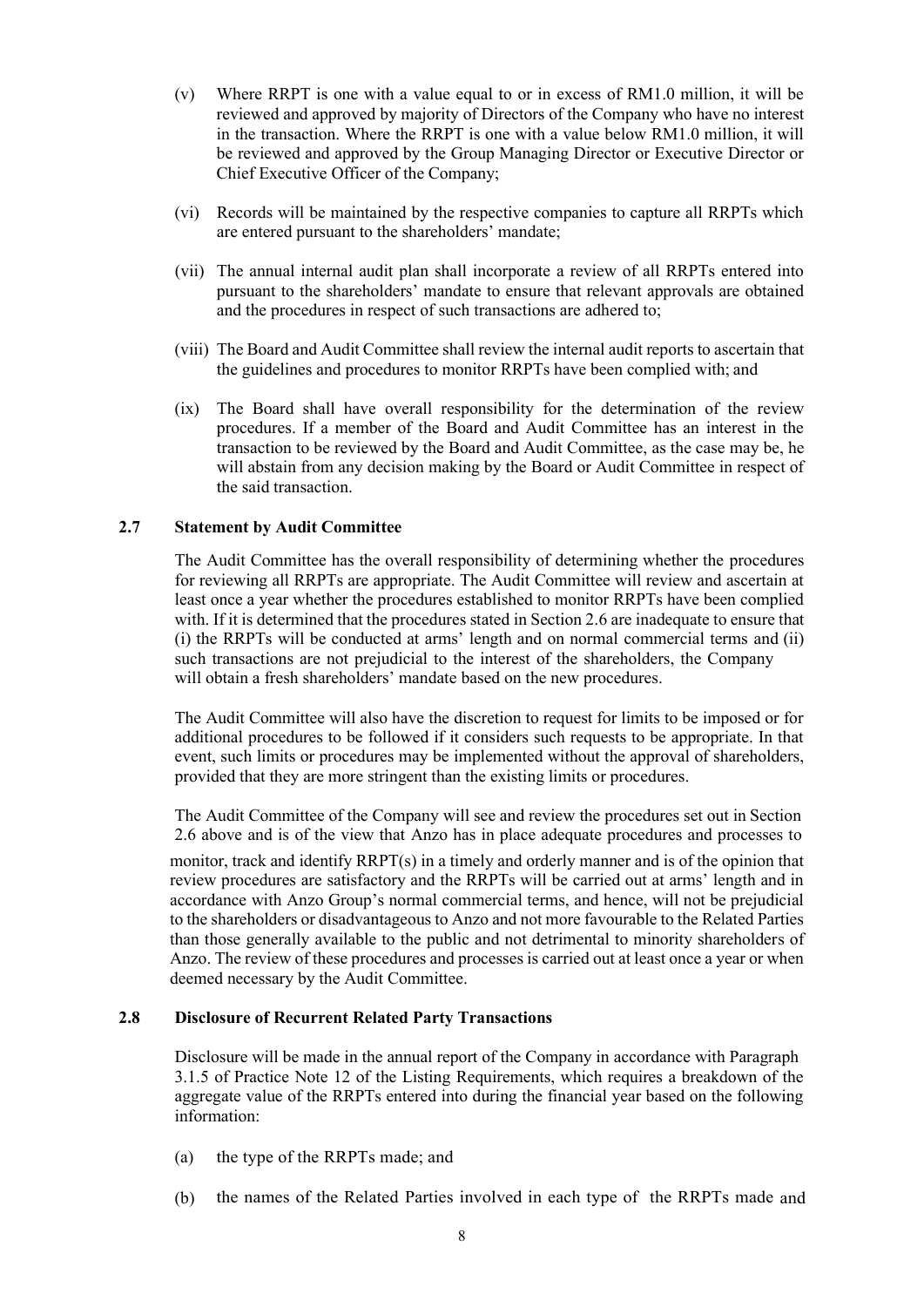their relationships with Anzo Group.

The above disclosure will be made in the Company's annual report for each subsequent financial year after the Proposed Shareholders' Mandate had been obtained.

### **3. RATIONALE FOR THE PROPOSED SHAREHOLDERS' MANDATE**

The Proposed Shareholders' Mandate will enable Anzo Group to carry out RRPTs necessary for the Group's day-to-day operations, which are time sensitive in nature, and will eliminate the need to announce and convene separate general meetings (if applicable) from time to time to seek shareholders' mandate for such transaction. This will substantially reduce the expenses, time and other resources associated with convening of general meetings on an ad hoc basis, improve administrative efficiency and allow financial and manpower resources to be channeled towards attaining other corporate objectives.

The RRPTs carried out within Anzo's Group creates mutual benefits for the companies in the Group, such as expediency and increased efficiency necessary for day-to-day operations.

In addition, the RRPTs are intended to meet the business needs of the Group on the best possible terms. By transacting with the Related Parties, the Group would have an advantage of familiarity with the background and management of the Related Parties, thus enabling more informed commercial decisions to be made. In most dealings with the Related Parties, the Group and the Related Parties have close co-operation and a good understanding of each other's business needs thus providing a platform where all parties can benefit from conducting the RRPTs.

### **4. EFFECTS OF THE PROPOSED SHAREHOLDERS' MANDATE**

The Proposed Shareholders' Mandate will not have any material effect on the share capital of the Company as well as the consolidated NA, gearing, EPS and the shareholdings of the substantial shareholders of Anzo.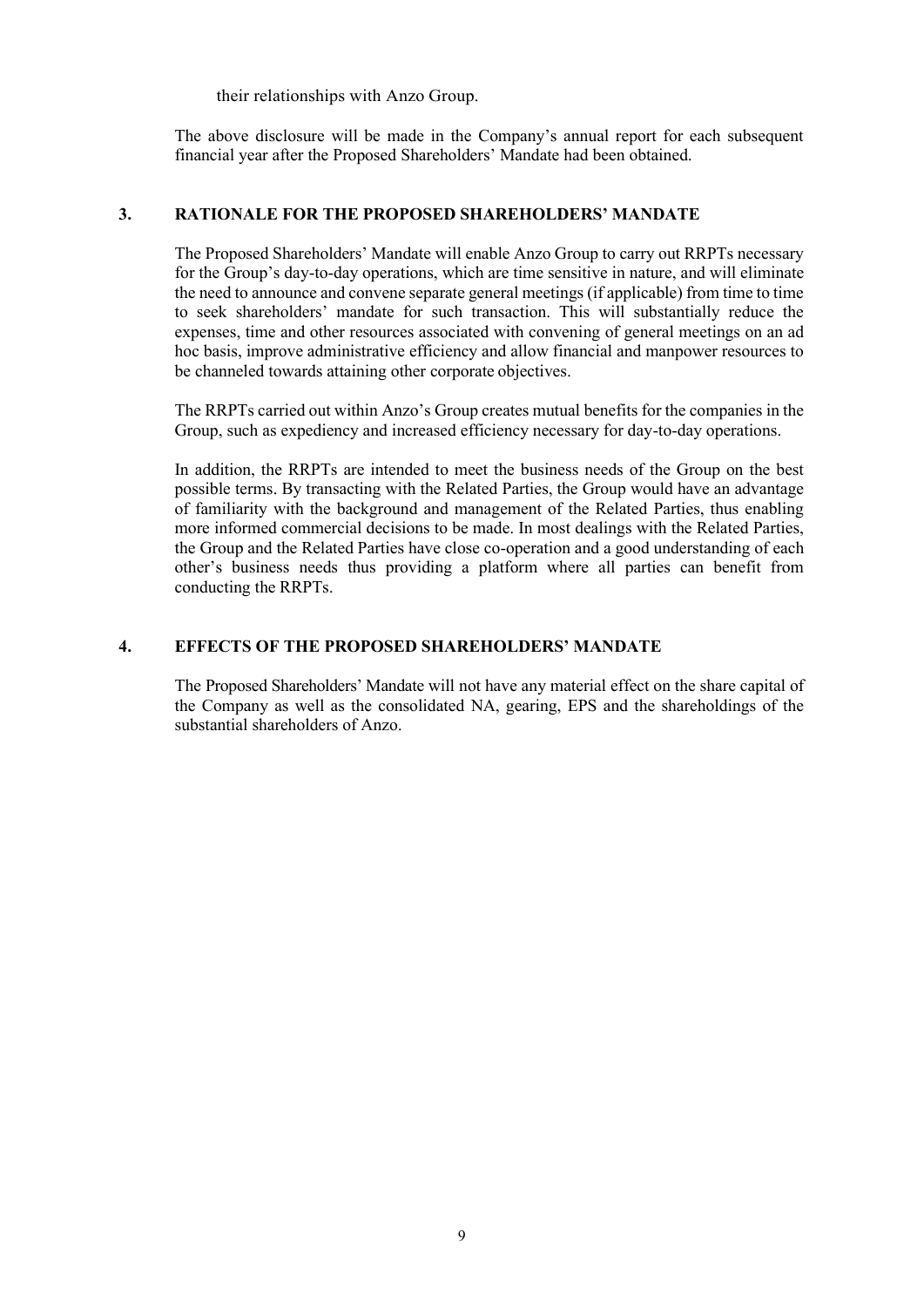### **5. INTERESTED DIRECTORS / MAJOR SHAREHOLDERS**

As at LPD, the direct and indirect interests of the Directors and/or Major Shareholders of Anzo who are interested and/or do not consider themselves independent in the RRPTs are as follows:

|                                                        | <b>Direct</b>                |               | Indirect                          |               |  |
|--------------------------------------------------------|------------------------------|---------------|-----------------------------------|---------------|--|
|                                                        | No. of Anzo<br><b>Shares</b> | $\frac{0}{0}$ | No. of Anzo<br><b>Shares</b>      | $\frac{6}{9}$ |  |
| Director and Major shareholder<br>Datuk Chai Woon Chet | 8,350,000                    |               | $0.75 \mid 59,100,000^{(1)} \mid$ | 5.29          |  |

*Notes:*

*(1) Deemed interested by virtue of his interest in Zenith City Investments Limited and Ocean Milestone Sdn Bhd pursuant to Section 8 of the Act.*

Accordingly, Datuk Chai Woon Chet ("**Interested Director**") has and will continue to abstain from all deliberations and voting on matters relating to the Proposed Shareholders' Mandate at Board meetings and will abstain from voting in respect of their direct and/or indirect shareholdings in Anzo at the forthcoming AGM on the resolution pertaining to the Proposed Shareholders' Mandate.

The Interested Major Shareholder, namely Datuk Chai Woon Chet ("**Interested Major Shareholder**") will abstain from voting in respect of his direct and/or indirect shareholdings in Anzo at the forthcoming AGM on the resolution pertaining to the Proposed Shareholders' Mandate.

The above Interested Director and Interested Major Shareholder has undertaken that he shall ensure that persons connected to him will abstain from voting in respect of their direct and/or indirect shareholdings on the resolution, deliberating or approving the Proposed Shareholders' Mandate at the forthcoming AGM.

Save as disclosed above, none of the other Directors and/or Major Shareholders or persons connected with Directors or Major Shareholders have any interest, directly or indirectly in the Proposed Shareholders' Mandate.

### **6. APPROVALS REQUIRED**

The Proposed Shareholders' Mandate is conditional upon the approval of the shareholders of the Company being obtained at the forthcoming AGM to be convened.

### **7. DIRECTORS' RECOMMENDATION**

The Directors of Anzo (save for Datuk Chai Woon Chet) having considered all aspects of the Proposed Shareholders' Mandate and after careful deliberation, are of the opinion that the Proposed Shareholders' Mandate is in the best interest of the Company and accordingly, the Board (save for Datuk Chai Woon Chet) recommend that the shareholders of Anzo to consider vote in favor of the ordinary resolution pertaining to the Proposed Shareholders' Mandate to be tabled at the forthcoming AGM.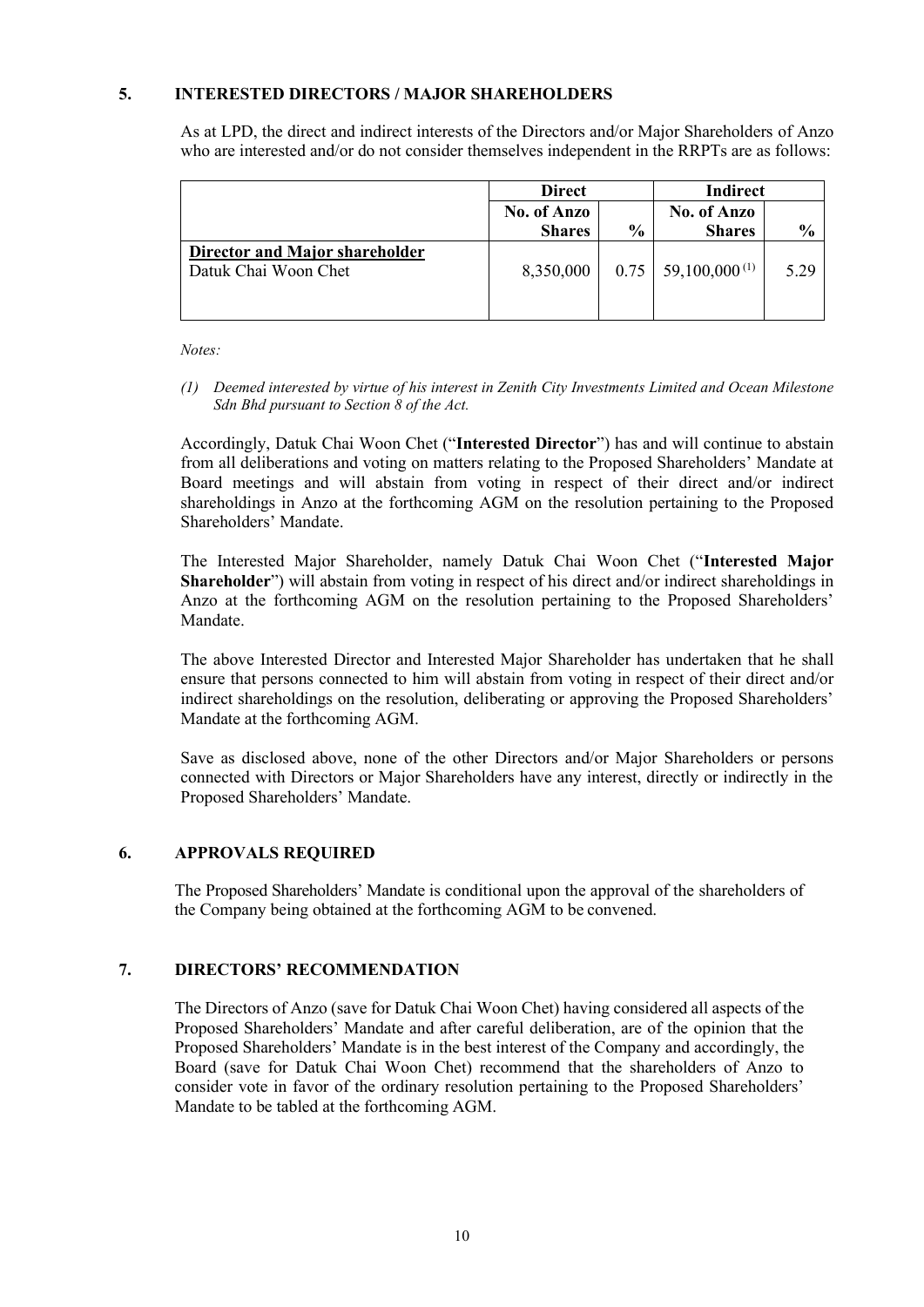### **8. ANNUAL GENERAL MEETING**

The resolution to vote on the Proposed Shareholders' Mandate is set out in the Notice of AGM contained in 2021 Annual Report of the Company. The Forty-Third (43rd) AGM will be held and conducted by way of virtual meeting entirely through live streaming via Remote Participation and Voting ("RPV") facilities via Mlabs VGM platform operated by Mlabs Research Sdn Bhd at the main venue at Boardroom, Suite 11.1, Level 11, Menara 1 Dutamas, No. 1, Jalan Dutamas 1, 50480 Kuala Lumpur on Tuesday, 15 March 2022 at 10.30 a.m., for the purpose of considering and, if thought fit, passing the resolutions pertaining to the Proposed Shareholders' Mandate.

If you are unable to attend and vote in person at the AGM, you are requested to complete, sign and return the Form of Proxy enclosed in the 2021 Annual Report in accordance with the instructions printed therein as soon as possible so as to arrive at the Company's Share Registrar Office not later than forty-eight (48) hours before the time set for the AGM.

The completion and return of Form of Proxy will not preclude you from attending and voting in person at the AGM should you subsequently wish to do so.

### **9. FURTHER INFORMATION**

Shareholders are requested to refer to Appendix I contained in this Circular for further information.

Yours faithfully For and on behalf of the Board **ANZO HOLDINGS BERHAD**

**DATO' SERI ABDUL AZIM BIN MOHD ZABIDI Independent Non-Executive Chairman**

### THE REST OF THIS PAGE IS INTENTIONALLY LEFT BLANK